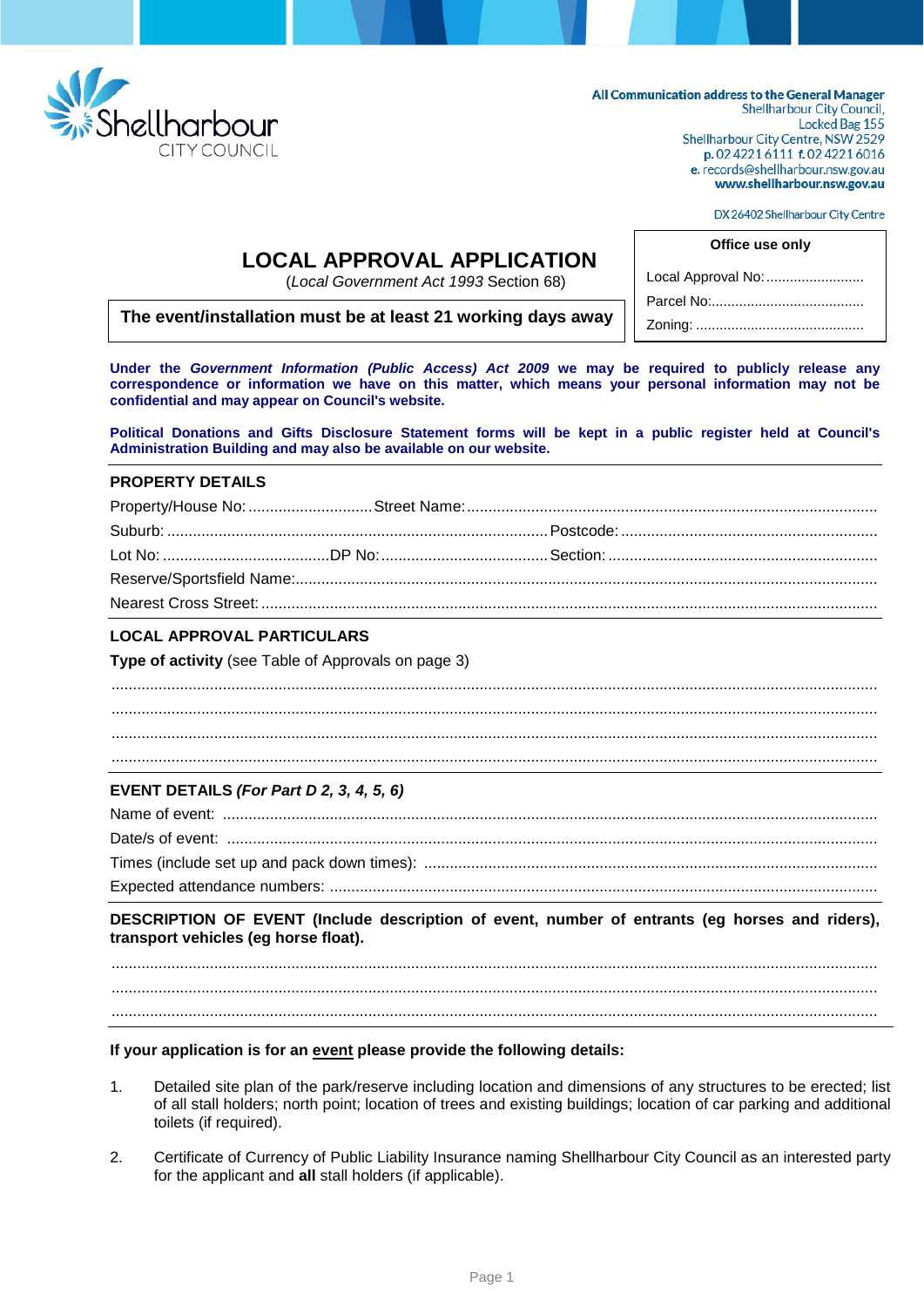- 3. Risk plan.
- 4. Traffic Control Plan (this plan may be very simple for a small event and more detailed for a large event, but should contain: location of signs - regulatory and warning, cones, bollards, marshals, entry & exit points (for pedestrians & vehicles, etc).
- 5. Sustainable Event Management Plan

#### **If your application is for an activity prescribed in Part F (1, 2, 3, 4, 5 (installation only), 10) the following information is required:**

Three copies of the general plans (1:100 minimum scale) and building specifications showing:

- 1. The floor plan with dimensions of all rooms and overall size of the building.
- 2. Front, rear and side elevations.

## **APPLICANT'S DETAILS**

## **APPLICANT'S AUTHORITY**

I hereby apply for a Local Approval in relation to the activity described in this application.

#### **PROPERTY OWNER DETAILS**

#### **Owners Consent**

I/we hereby consent to the lodgement of this application.

Signature of Owner:...........................................................................Date:...............................................................

#### **CONSTRUCTION/INSTALLATION/DETAILS** *(For Part A & F activities only)*

## **Your Privacy**

Shellharbour City Council respects your privacy at all times. When processing your application we collect personal information about you for the primary purpose of providing you with a high level of customer service.

For more information please see our Privacy Management Plan on our website [www.shellharbour.nsw.gov.au](http://www.shellharbour.nsw.gov.au/) or contact our Public Officer on (02) 4221 6111. Information leaflets are also available at all offices and libraries.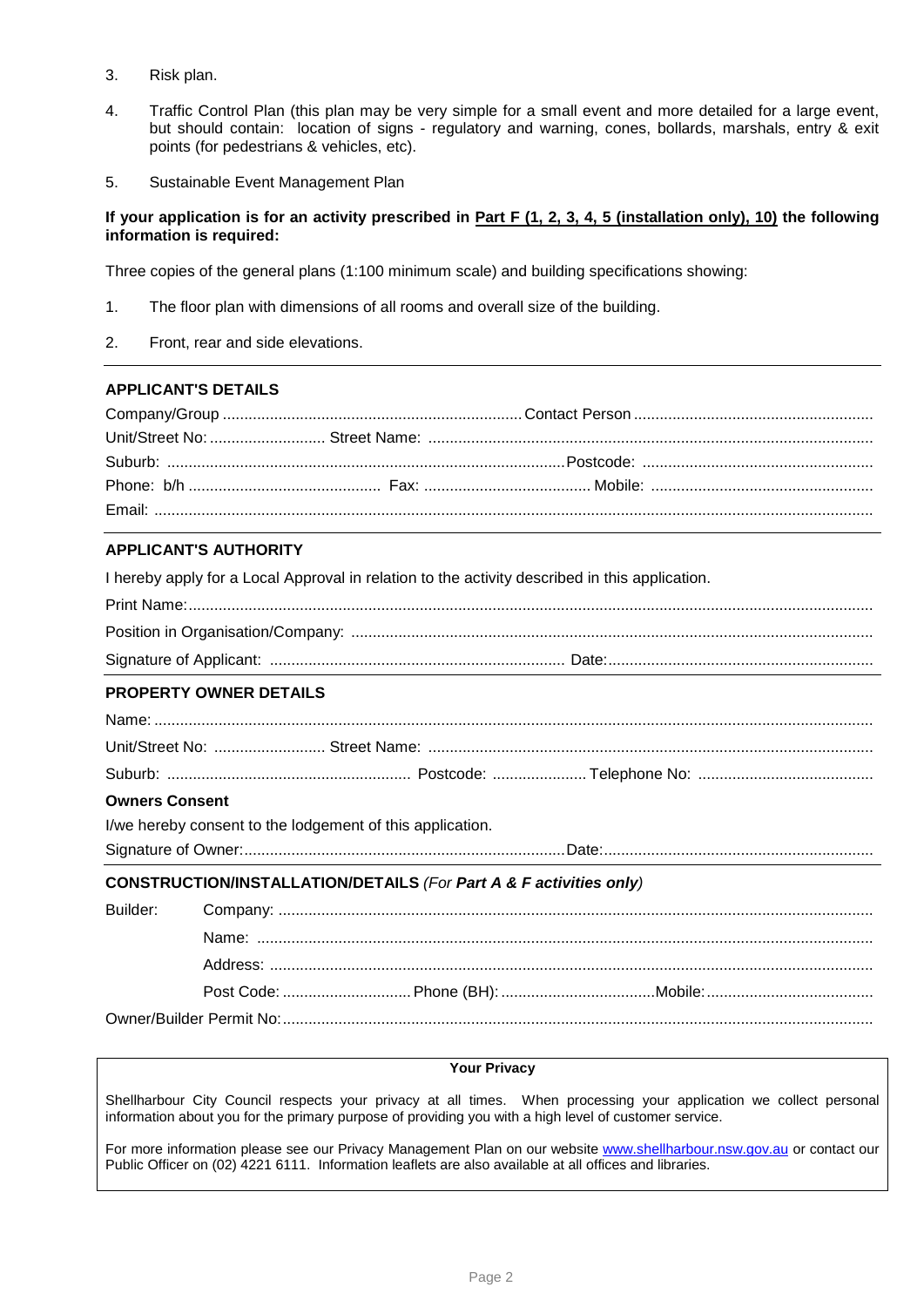## **OFFICE USE ONLY**

| <b>Fee</b>                                                                    | Code | Charge |                    |
|-------------------------------------------------------------------------------|------|--------|--------------------|
| <b>Local Approval</b><br>Amendment                                            | 137  |        | Total fees due     |
| <b>Miscellaneous Bonds</b><br>Key Bond<br>Damage Bond<br><b>Cleaning Bond</b> | 207  |        | Date Paid          |
| <b>Sportsfields</b><br>Lighting (per hour)<br>Sportsfield amenities           | 107  |        | Receipt No.        |
| Showground<br>Lighting (per hour)<br>Amenities                                | 108  |        | Officer's Initials |
| <b>Bin Hire</b> (only applicable<br>if hiring Council bins)<br>Per Bin/Day    | 139  |        |                    |

#### **TABLE OF APPROVALS**

#### **PART A – STRUCTURES AND PLACES OF PUBLIC ENTERTAINMENT**

- 1. Install a manufactured home, moveable dwelling or associated structure on land.
- 2. (Repealed)
- 3. (Repealed)

#### **PART D – COMMUNITY LAND**

- 1. Engage in a trade or business.
- 2. Direct or procure a theatrical, musical or other entertainment for the public.
- 3. Construct a temporary enclosure for the purpose of entertainment.
- 4. For fee or reward, play a musical instrument or sing.
- 5. Set up, operate or use a loudspeaker or sound amplifying device.
- 6. Deliver a public address or hold a religious service or public meeting.

#### **PART E – PUBLIC ROADS**

- 1. Swing or hoist goods across or over any part of a public road by means of a lift, hoist or table projecting over the footway.
- 2. Expose or allow to be exposed (whether for sale or otherwise) any article in or on or so as to overhang any part of the road or outside a shop window or doorway abutting the road, or hang on article beneath an awning over the road.

#### **PART F – OTHER ACTIVITIES**

- 1. Operate a public car park
- 2. Operate a Caravan Park or Camping Ground
- 3. Operate a manufactured home estate
- 4. Install a domestic oil or solid fuel heating appliance, other than a portable appliance
- 5. Install or operate amusement devices
- 6. (Repealed)
- 7. Use a standing vehicle or any article for the purposes of selling any article in a public place
- 8. (Repealed)
- 9. (Repealed)
- 10. Carry out an activity prescribed by the regulations or an activity of a class or description prescribed by the regulations